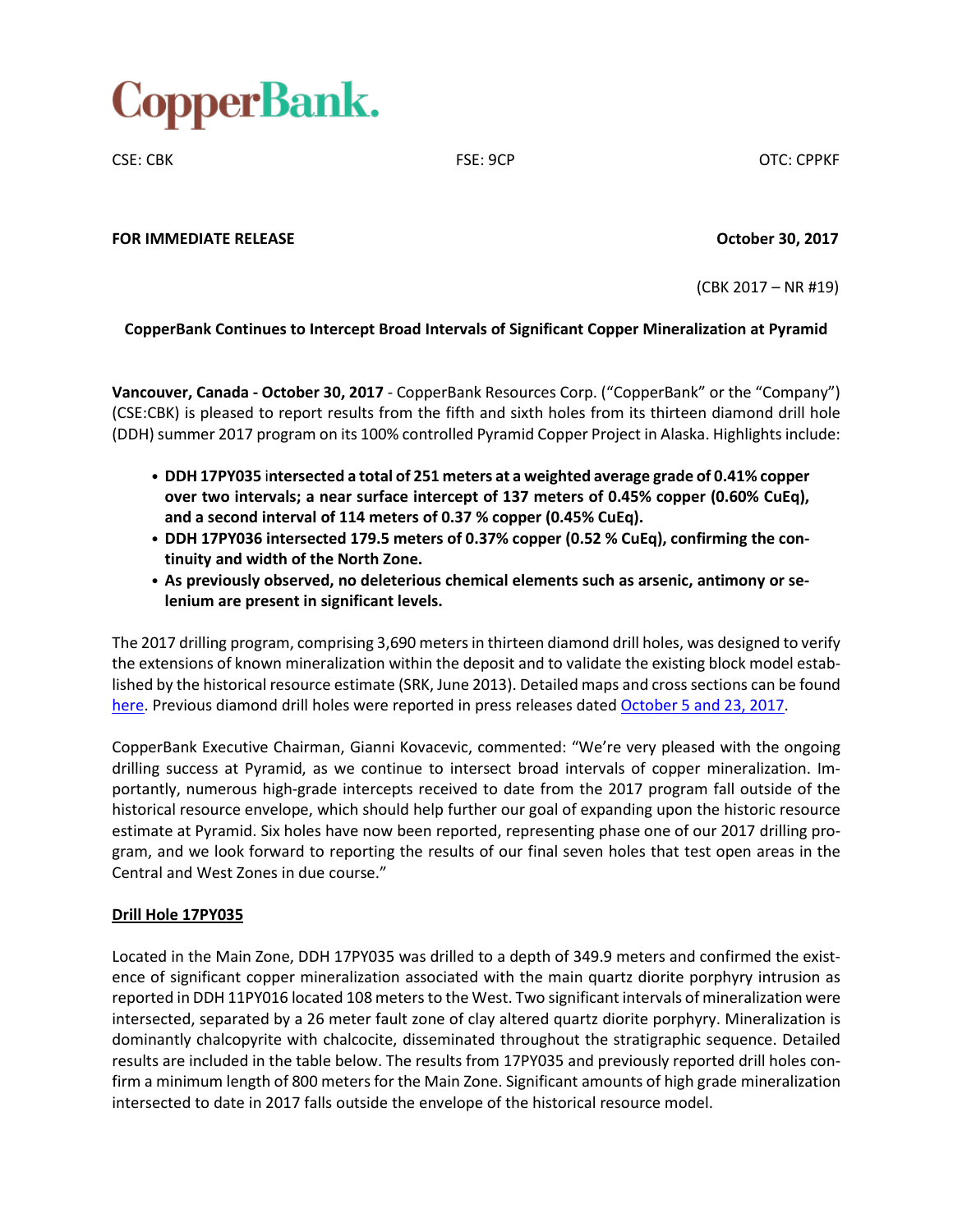| From (m) | To(m) | Width (m) | Cu (%) | Mo (%) | Au $(g/t)$ | CuEq $(%)$ |
|----------|-------|-----------|--------|--------|------------|------------|
| 42       | 179   | 137       | 0.45   | 0.02   | 0.15       | 0.60       |
| 205      | 319   | 114       | 0.37   | 0.01   | 0.08       | 0.45       |

*Note: The copper equivalent (CuEq) valuesin all tablesin this pressrelease were calculated based on estimated prices of US\$2.75/lb of copper, US\$1200/oz of gold and US\$7.25/lb of molybdenum. No metallurgical tests were done. Metal recovery is unknown and was not taken into account. True width of intervals is yet to be defined.*

## **Drill Hole 17PY036**

Located in the North Zone between historical holes DDH 11PY004 and 10PY001, DDH 17PY036 was drilled to a depth of 250.85 meters. Hornfels intruded by several porphyry dykes hosts chalcopyrite and chalcocite disseminations and composes the mineralized interval. The weighted average grade of the interval returns 0.37% Cu over 179.5 meters. The drill hole bottomed in a quartz biotite magnetic diorite.

| From (m)  | To $(m)$ | Width (m) | Cu (%) | Mo (%) | Au $(g/t)$ | CuEq $(%)$ |
|-----------|----------|-----------|--------|--------|------------|------------|
| 22.5      | 202      | 179.5     | 0.37   | 0.03   | 0.12       | 0.52       |
| including |          |           |        |        |            |            |
| 35        | 51       | 16        | 0.50   | 0.06   | 0.14       | 0.73       |

# **Quality Control**

All core samples collected during the 2017 drilling program are pulverized at the ALS Fairbanks facilities then pulps are sent to ALS Minerals Laboratories in Reno, NV. All pulps are analyzed by a 4 acid multielement analysis for 61 elements by ICP-AES method and assayed for Au by standard atomic absorption spectrometry (Au-AA23) following the fusion by fire-assay of a 30 gram sample. Samples returning copper values higher than 1% are re-analyzed in Vancouver by ICP-AES following a four-acid digestion and those exceeding 1 g/t gold by gravimetric finish (Au-GRA21). Standards, blanks and duplicates were inserted every 20 samples consistent with industry best practices then revised by a qualified person using a Quality Assurance/Quality Control program before calculating the intervals. A series of samples from hole 17PY-035 were sent back for verification following the detection of a possible contamination. The new analyses were used for the calculation of the mineralized intervals reported in this release.

# **About Pyramid**

The Pyramid project is located on private property with the subsurface controlled by The Aleut Corporation, an Alaska Native-owned corporation. Pyramid is a porphyry copper deposit containing a historical inferred mineral resource estimate of 122 million tonnes at 0.41% copper, 0.02% molybdenum, and 0.10 g/t gold (SRK, 2013) applying a 0.4% copper equivalent cut-off, divided into three main recognized zones: Main, North and West. The mineralization is related to a multi-phased calk-alkaline intrusion, intruding sediments of Tertiary Age. The porphyry system is of a minimal extent of 1.5 square kilometres, displays a leached cap, phyllic, propyllitic and potassic alteration analogous to the other copper deposits of the